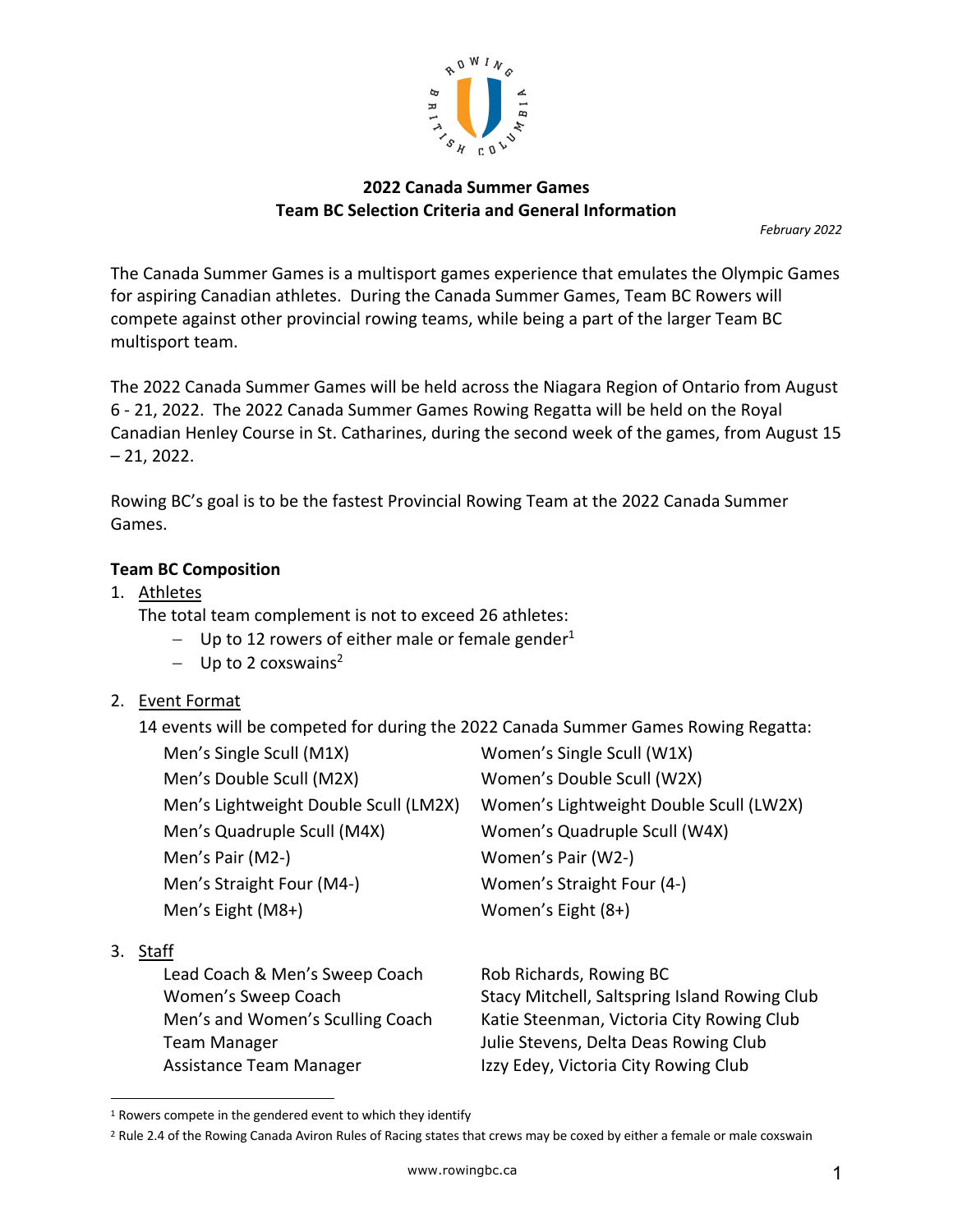

### **Team BC Athlete Eligibility**

- 1. Age Restrictions
	- Athletes must be born in 2001 or later and be under the age of 22 as of December 31, 2022
- 2. Member in Good Standing
	- Athletes must be in good standing with Rowing BC and Rowing Canada Aviron
- 3. Citizenship or Permanent Resident
	- Athletes must be a Canadian Citizen or Permanent Resident of Canada 90 days prior to the Opening Ceremonies of the 2022 Canada Summer Games on August 6, 2022
- 4. Provincial Residency
	- Athletes must be a resident of British Columbia for at least 180 days prior to the Opening Ceremonies of the 2022 Canada Summer Games on August 6, 2022
- 5. Provincial Residency for Full-Time Students
	- Athletes attending school on a full-time basis outside of their Province or Territory of permanent residence during the year of the Canada Summer Games shall be permitted to compete for either their Province or Territory of permanent residence or the Province or Territory in which they attend school
	- To be eligible to compete for the Province or Territory where an athlete attends school, the student must be enrolled on a full-time basis during the current academic year
	- An athlete studying outside of their home province is only allowed to trial for one provincial Canada Summer Games team within 2022. When an athlete submits an Expression of Interest (EOI) to a provincial rowing association the athlete declares that they identify as a member of that province for the sole purpose of selection into the Canada Summer Games Team

### **Eligibility Restrictions**

# Senior National Team and Carding Status

- Athletes who have been Senior Canadian National Rowing Team members, or who have held a Senior Card as defined by Sport Canada's Athlete Assistance Program, are not eligible to compete at the 2022 Canada Summer Games
- No athlete will be rendered ineligible within 90 days of the Opening Ceremonies of the 2022 Canada Summer Games due to Senior National Team status or carding status (i.e., no athlete will be excluded if they become a National Senior Rowing Team member for the first time or are granted carding status 90 days prior to the Opening Ceremonies of the 2022 Canada Summer Games on August 6, 2022)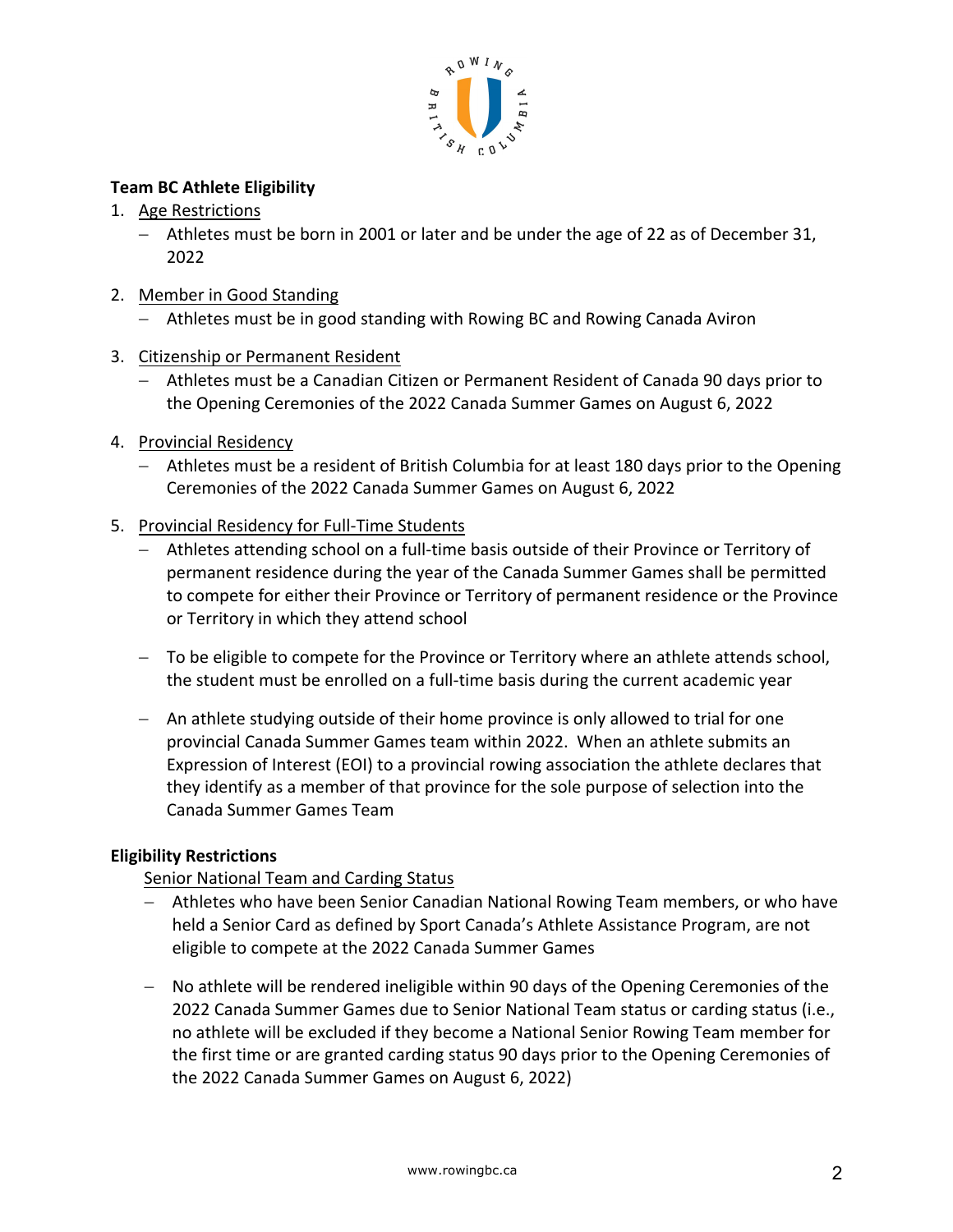

### **Athlete Selection Criteria**

Rowing BC has developed its 2022 Canada Summer Games selection criteria in order to field the fastest boats possible. *To participate in the Team BC selection process, all rowers, coxswains, coaches, and volunteers must provide BC Government Proof of Vaccination.*

- 1. Selection Parameters
	- Selection to Team BC as a Rower will be based on the following data:
		- o Rowing Canada Aviron 2 kilometer ergometer submission (completed between April 24 and 30, 2022)
		- o Rowing Canada Aviron Small Boat Trials Event (May 6 8, 2022)
		- o Rowing BC Canada Summer Games Selection Event (June 18 19, 2022)
		- o Approved special circumstances
	- Selection to Team BC as a Coxswain will be based on the following data:
		- o Skillful: racing and training competency
		- o Leadership: coaching, communication, and leadership skills
		- o Weight Management: +/- 4 kilograms of 55kilograms by June 18 19, 2022
		- o Approved special circumstances
	- Athletes will be able to see their performance data following each stage of selection
	- Previously collected performance data, as listed above, will be used in the event of a tied result or if a stage of selection is unable to be completed
	- $-$  In the case of a tie following the use of previously collected performance data, as listed above, the coach for each athlete group is responsible for selecting the final athlete(s)
	- Athletes selected into the 2022 Rowing Canada Aviron U23 camp will be deemed to be of an equal or higher standard to the Team BC Canada Summer Games athlete pool, and may be included in the team if agreed upon between the athlete and Rowing BC prior to June 15, 2022
	- Only eligible athletes may be selected
	- Athletes must complete an Expression of Interest (EOI) Application before April 30, 2022. See here for application form.
	- Athletes unable to complete any part of the above listed activities must request an exemption from Rowing BC's Provincial Coach, Rob Richards, in writing, prior to April 30, 2022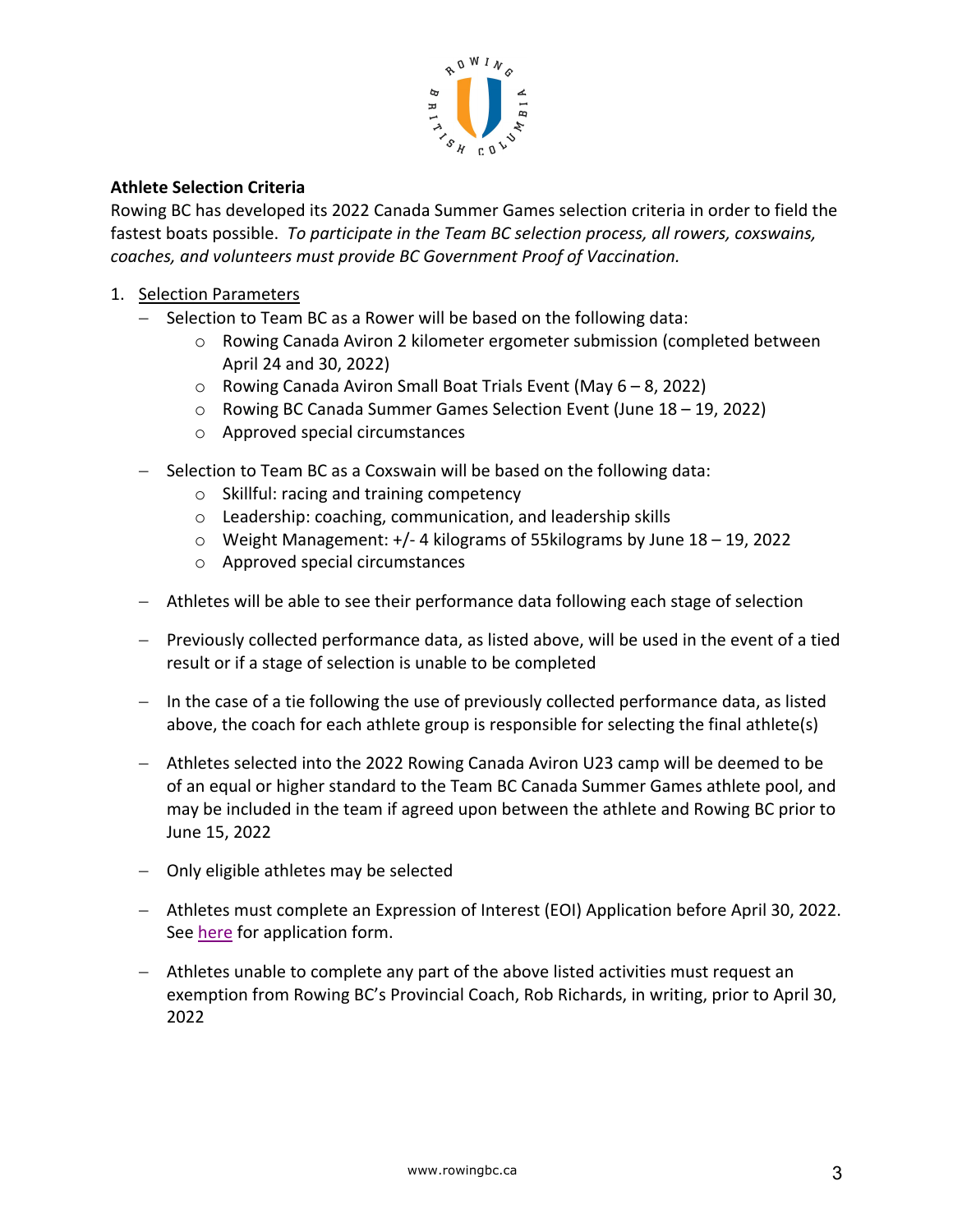

- 2. June 18 19, 2022 Rowing BC Canada Summer Games Selection Event
	- Athletes must be invited to attend the Rowing BC Canada Summer Games Selection Event, which will be held on June 18 – 19, 2022 at Elk Lake, BC
	- Invitations will be based on:
		- o 2-kilometer ergometer submissions to Rowing Canada Aviron (completed between April 24 and 30, 2022)
		- $\circ$  Results from the Rowing Canada Aviron Small Boat Trials Event<sup>3</sup>
	- $-$  Rowing BC intents to invite the following number of athletes to the selection camp<sup>4</sup>:
		- o 12 for Men's Sweep and 12 for Women's Sweep
		- o 6 for Men's Sculling and 6 for Women's Sculling
		- o 6 for Men's LWT Sculling and 6 for Women's LWT Sculling
		- o 4 Coxswains
- 3. Selection Camp Format
	- Athletes can expect to participate in the following during the Rowing BC Canada Summer Games Selection Event on June 18th and 19th 2022 on Elk Lake:
		- o 2000-meter small boat time trial
		- o 1000-meter 2X or 2- matrix
		- o 2000-meter time trial
- 4. Selection Process
	- Rowing BC will ensure a fair and transparent selection process
	- Rowing BC will establish a selection committee by April 23, 2022, which will oversee the selection process for the 2022 Canada Summer Games team and make the final selection decisions. The Selection Process will look like this:



<sup>&</sup>lt;sup>3</sup> BC-based athletes currently living out-of-province may be invited to the Rowing BC Canada Summer Games Selection Event based solely on their April 24 – 30, 2022 Rowing Canada Aviron 2-kilometer ergometer submission